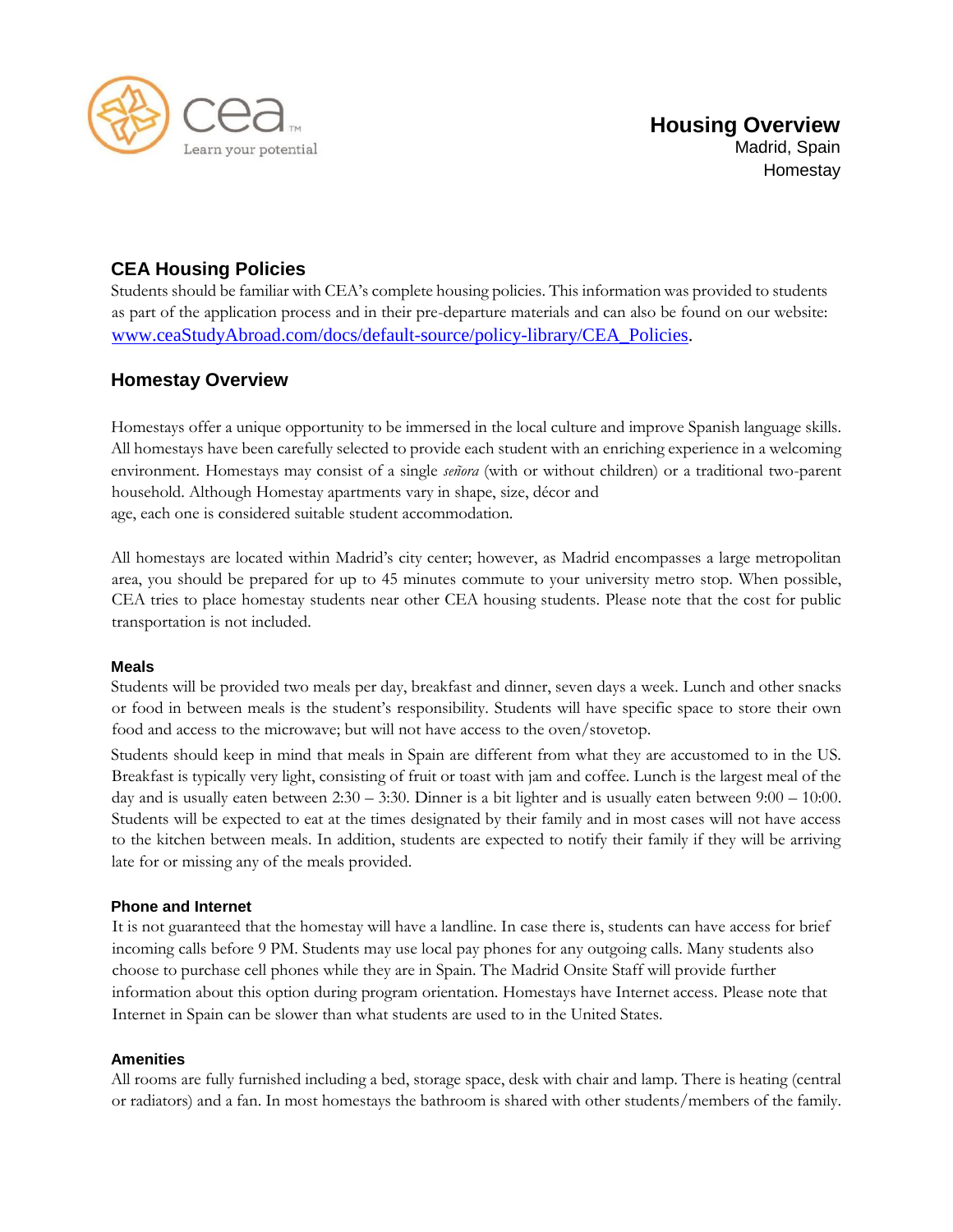Students are required to keep their bedrooms tidy and the floor free of items. As a guest in someone's home, students should always ask before using items in the home and respect private bedrooms and bathrooms.

#### **Linens, Towels and Toiletries**

Sheets, comforters/blankets, pillows and towels are provided. Sheets and towels will be changed once a week. Toilet paper and hand soap are provided. All other personal hygiene items are the student's responsibility.

#### **Laundry**

Students will receive laundry service at least once per week. Students will not have access to laundry facilities in the homestay. At the beginning of the stay the student and family will agree on the day of the week. If the student would like to iron his/her clothes, please consult the homestay parent.

#### **Cleaning**

Student's room will be cleaned once a week and they will be informed of the schedule during the first week after arrival. At the beginning of the stay the student and family will agree on the day of the week. Each student is responsible for cleaning his/her room and keeping it tidy throughout the duration of the program as well as keeping all common areas clean.

#### **Maintenance**

In case of a maintenance issue, students should report it in the first instance to the homestay family. Students are asked to report any ongoing maintenance issues to the CEA Madrid Housing Department who will act on behalf of the students in such cases as well as whenever a student requests assistance.

## **Local Rules & Regulations**

## **Alcohol, Smoking & Drugs**

A glass of wine at dinner is common practice in many Mediterranean families. However, alcohol abuse or signs of drunkenness is not accepted. Smoking and drug consumption or possession is not allowed in homestay apartments.

#### **Guests**

CEA students must notify their host family in advance if they plan to bring a guest into the flat and will be responsible for the conduct of their guests while in CEA housing. Overnight guests are not permitted in any housing assignment.

## **Curfew**

There is no curfew in any homestay. However, if the student will not be home for dinner or plans to spend the night elsewhere, he/she must inform the host family. Students must always be respectful of the neighbors and host family when coming home late.

#### **Keys & Security**

Each student will be given a set of keys to the apartment and shown how to double lock the door upon checkin. For the safety of the student and host family, it is very important that the apartment address is never with the keys, the keys are not given to anyone else, and that students double lock the apartment door every time they leave the apartment empty. In the event that keys are lost or stolen during the program, students will be responsible for the cost of replacement as well as for the cost of a new lock should this need to be changed. Copies of keys can only be made by the host family.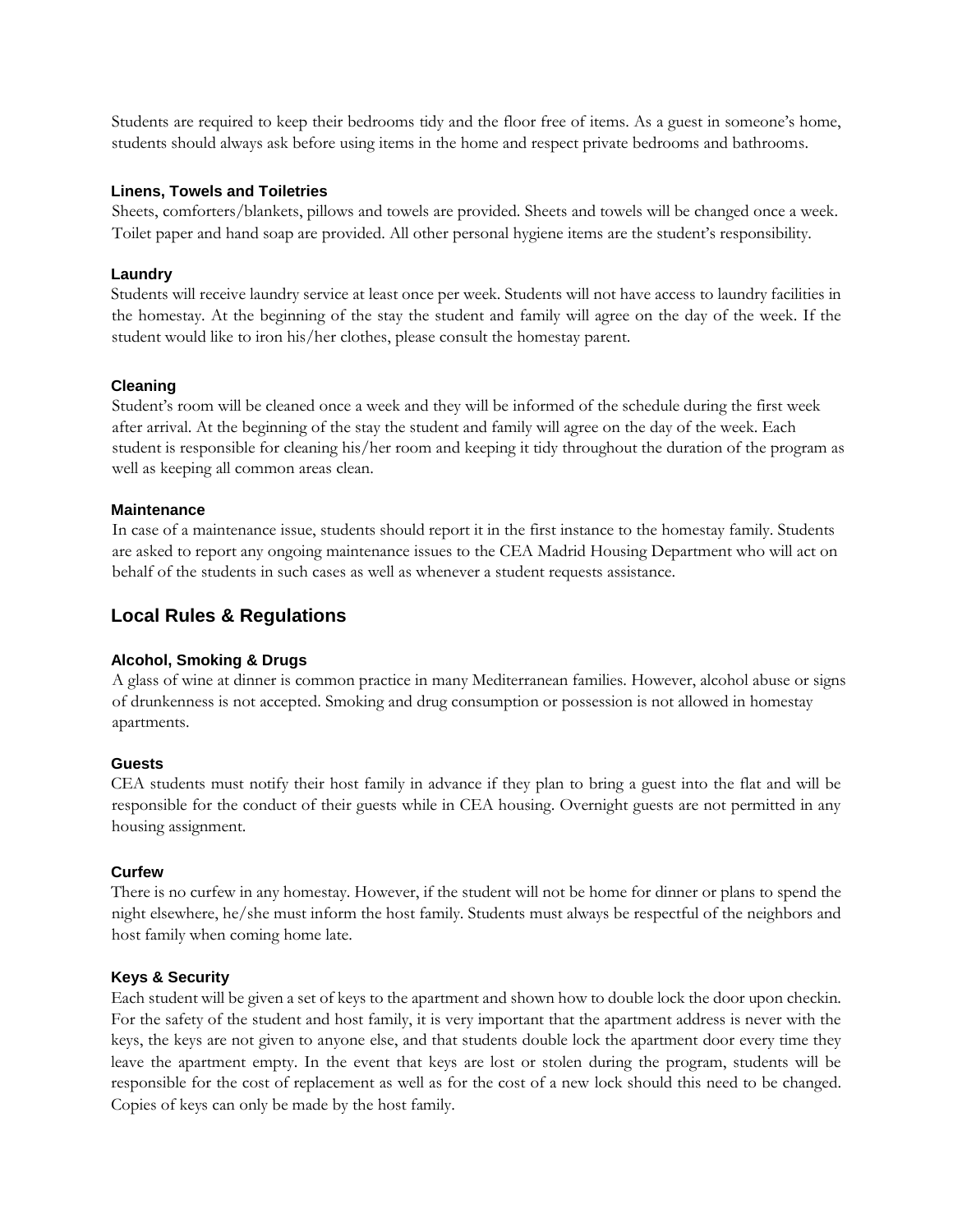CEA is not responsible for any lost or stolen personal items (laptops, jewelry, cell phones, cameras, bags, etc.). We strongly advise students to insure their personal belongings for the time that they will be abroad. Any student who is a victim of crime should notify the onsite staff as soon as possible so that they are informed of the necessary safety protocols.

## **Check-in**

Students will be driven to their homestays. Their family will be waiting for the student in the main entrance to show them the apartment, and neighborhood, and to get to know each other.

## **Check-out**

Students are supposed to leave their homestays on the program end date, before noon.

## **Utilities**

CEA will cover all reasonable utility expenses. Students who incur utility charges above and beyond what is deemed reasonable by CEA will be responsible for paying the excessive charges. It may take up to three months for foreign utility bills to be issued; therefore, CEA reserves the right to hold program deposits until all utility bills have been reviewed. If the program damage deposit does not cover all utility charges, the student will be billed accordingly. CEA reserves the right to withhold academic transcripts for any outstanding balance on student accounts.

Please note that utility rates are typically much higher than in the US. Students are expected to be mindful of this when using electricity, water and gas in their host country, and to be more conservative than they might otherwise be.

## **Damages**

All students must respect all furniture, property, and other items provided. All damage, even unintentional, will be billed to the student responsible. If responsibility cannot be determined, the cost will be split equally among all residents. If excessive cleaning and/or trash removal is required at the end of the program, students will be responsible for all additional costs incurred. In addition, CEA will, without liability, dispose of any personal items left in CEA housing at the end of this contract term. If the program damage deposit does not cover all charges, the student will be billed accordingly. CEA reserves the right to withhold academic transcripts for any outstanding balance on student accounts.

Host families are not responsible for any lost, damaged or stolen items belonging to the student. Students must keep their personal belongings in his/her bedroom.

## **Housing Changes and Disciplines Problems**

Living with a host family in a new culture can be challenging at first. Students should give themselves time to adjust to their new living situation. Most conflicts are due to miscommunication or a misunderstanding. CEA recommends that all students first try to talk to their host family about the issue. If they cannot come to an understanding, students should contact the CEA Housing Office. The Onsite staff will work with the family and the student to facilitate communication and try to resolve the conflict. Students are guests in their homestay and must be respectful of house rules, property and to all family members and neighbors.

Students who do not abide by the CEA Housing Rules and Code of Conduct will be subject to disciplinary action. Repeated breaches of CEA housing rules can lead to the removal from the homestay family and/or